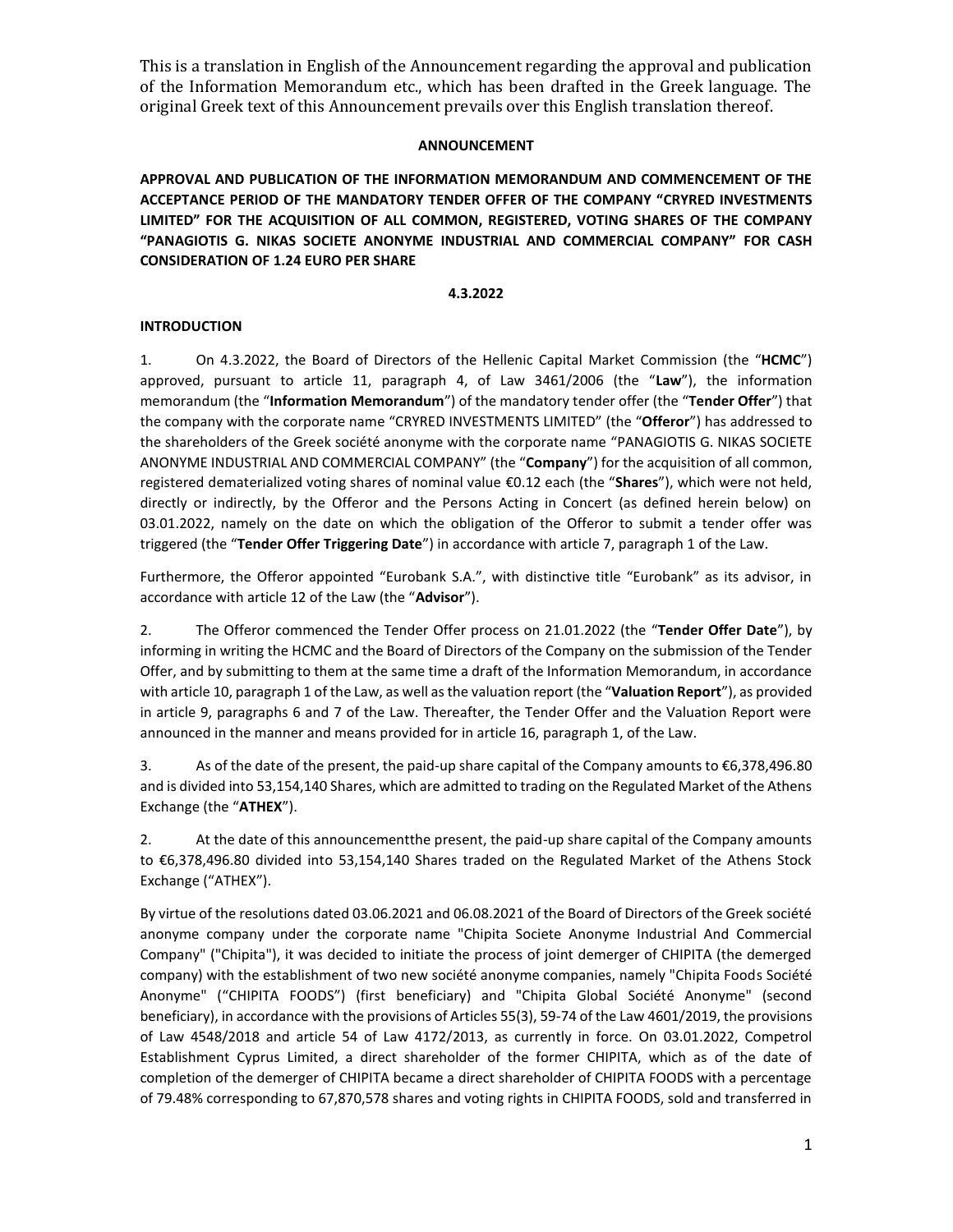total the aforementioned participation held in CHIPITA FOODS to the Offeror, which already directly held a percentage of 12.04% corresponding to 10,280,514 shares and voting rights in CHIPITA FOODS. As a consequence of this transfer, the Offeror acquired control over CHIPITA FOODS through the direct holding in total of a percentage of 91.514% of its share capital and voting rights and, therefore, the Offeror and the Persons Acting in Concert with the Offeror acquired on 03.01.2022 possession, directly or indirectly, of 50,521,221 Shares with voting rights, which correspond to a percentage of 95.05% of the total paid-up share capital and voting rights of the Company, thereby triggering the obligation of the Offeror to submit the Tender Offer, in accordance with article 7 of the Law.

Persons Acting in Concert within the meaning of article 2, point (e) of Law, are Mr. Spyridon Theodoropoulos, as a natural person who has the ultimate control of the Offeror through KRIESCENDOS INVESTMENTS LIMITED, as well as (i) the companies KRIESCENDOS INVESTMENTS LIMITED, CHIPITA FOODS, Chipita Holdings Limited and Givenrise Investments Limited which are controlled (within the meaning of article 3, paragraph 1 (c) of Law 3556/2007) by Mr. Spyridon Theodoropoulos and which hold, directly or indirectly, Shares in the Company, and (ii) the companies EUROHELLENIC Single-member Investment Société Anonyme, EUROGRANT SINGLE-MEMBER P.C., SHEARBIDE ENTERPRISES LIMITED, GRAVURE CYLINDERS KARAGIANNIS INDUSTRIAL AND COMMERCIAL SOCIETE ANONYME, NAVIDOMO SERVICES LIMITED, Chipita India Cyprus Limited, Chipita India Private Ltd, Chipita Ghana Cyprus Limited and Exoder Limited, as well as certain companies which are in the state of dissolution and liquidation or in a similar procedure in accordance with applicable legislation, and are controlled (within the meaning of article 3, paragraph 1 (c) of Law 3556/2007), by Mr. Spyridon Theodoropoulos and which do not hold, directly or indirectly, Shares in the Company. It is noted that CHIPITA FOODS and its controlled companies Chipita Holdings Limited and Givenrise Investments Limited became Persons Acting in Concert with the Offeror on 03.01.2022, namely on the date that the controlled company CRYRED INVESTMENTS LIMITED acquired direct control of CHIPITA FOODS. Apart from the above, there are no other persons (natural or legal) acting in concert with the Offeror (within the meaning of Article 2(e) of the Law) in relation to the Tender Offer (together, the "**Persons Acting in Concert**").

At the Tender Offer Date, the Offeror and the Persons Acting in Concert held in total 50,521,221 Shares corresponding approximately to a percentage of 95.05% of the total paid-up share capital and voting rights of the Company, and neither the Offeror nor any Person Acting in Concert with the Offeror held, directly or indirectly, any other voting rights of the Company.

Therefore, the Tender Offer is made for the acquisition of all Shares not held, directly or indirectly, by the Offeror and/or the Persons Acting in Concert as at the Tender Offer Triggering Date, namely 2,632,919 Shares, which correspond approximately to a percentage of 4.95% of the total paid-up share capital and voting rights of the Company, together with all existing and future rights, claims or demands, which in accordance with the articles of association of the Company and Law 4548/2018 are incorporated or included in or are connected to or arise from such Shares (the "**Tender Offer Shares**").

4. Furthermore, as from the Tender Offer Date until 22.02.2022, the Offeror acquired in-exchange in total 2,033,930 Shares, at a price per Share equal to the Offer Consideration (as defined herein below). Thus, on 22.02.2022, the Offeror and the Persons Acting in Concert held, directly or indirectly, 52,555,151 Shares corresponding approximately to a percentage of 98.87% of the total paid-up share capital and voting rights of the Company.

5. The offer consideration to be offered by the Offeror for the acquisition of each Tender Offer Share to be legally and validly offered (the "**Offered Shares**") during the Acceptance Period (as defined herein below) amounts to 1.24 Euro per Share in cash (the "**Offer Consideration**").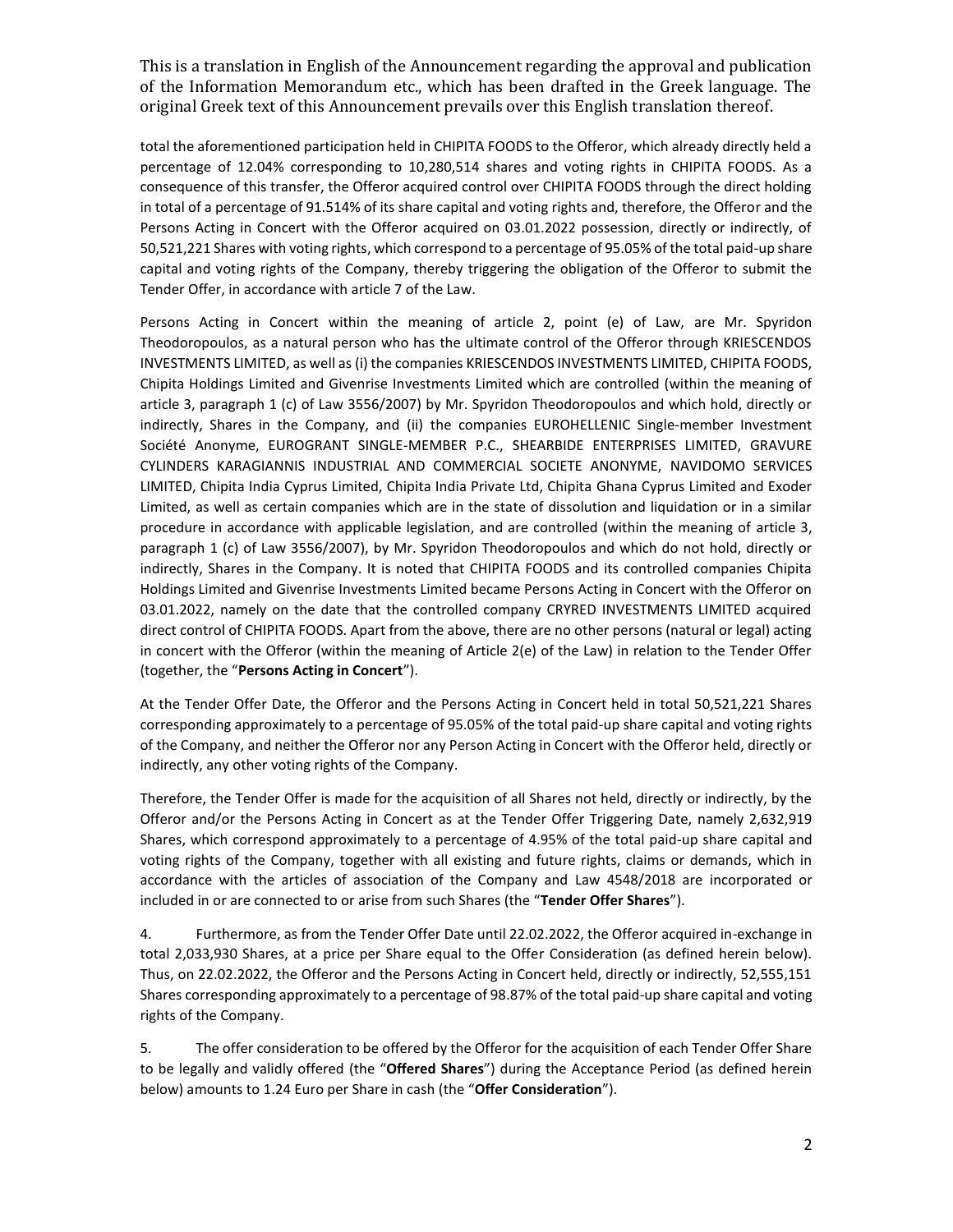The Offer Consideration meets the criteria of "fair and equitable" consideration, as such criteria are described in article 9, paragraphs 4, 6 and 7 of the Law.

In addition, the Offeror will undertake to pay on behalf of the Shareholders legally and validly accepting the Tender Offer (the "**Accepting Shareholders**") the duties payable to the "HELLENIC CENTRAL SECURITIES DEPOSITORY" (the "ATHEXCSD") for the registration of the off-exchange transfer of the Shares, as provided in Annex to Decision 18 "Price List" (meeting 311/22.02.2021) of the Board of Directors of ATHEXCSD, as applicable, amounting as of the Tender Offer Date to 0.08% of the transfer price, per transfer order, with a minimum charge of an amount equal to 20 Euro or 20% of the value of the transfer for each Accepting Shareholder, whichever is less.

The Offeror does not undertake to pay the amount corresponding to the amount of tax due pursuant to article 9 of Law 2579/1998, being 0.20% of the transaction value as of today, which will be borne by the Accepting Shareholders.

As a result, the Accepting Shareholders will receive the total amount of the Offer Consideration without any reduction relating to the clearing duties of ATHEXCSD, but reduced by the aforementioned tax amount.

6. The Offeror intends to proceed to acquisition of additional Shares, namely Shares other than those offered in the context of the Tender Offer, through ATHEX or off-exchange, during the period starting from the date immediately following the publication of the Tender Offer and the Valuation Report in accordance with article 16, paragraph 1 of the Law, and ending at the end of the Acceptance Period for an amount equal to the Offer Consideration. All acquisitions of Shares will be announced and published in accordance with article 24, paragraph 2 of the Law, as well as the provisions of Law 3556/2007 and Regulation (EE) 596/2014, to the extent required.

#### **ACCEPTANCE PERIOD - PROCEDURE**

7. The period during which the Shareholders can accept the Tender Offer with the submission of a relevant written declaration of acceptance (the "**Declaration of Acceptance**") to the Participant/Intermediary (as defined in the Information Memorandum) through which they hold their shares in the D.S.S., will be of four-week duration, which commences on 10.03.2022 at 08:00 p.m. (Greek time) and ends on 07.04.2022, by close of business for banks operating in Greece, pursuant to article 18, paragraph 2, of the Law (the "**Acceptance Period**").

The procedure for the acceptance of the Tender Offer is described in detail in section 2 of the Information Memorandum.

As of and upon due, timely and lawful completion of the procedure described in section 2.2 of the Information Memorandum, the Accepting Shareholder will be deemed as having accepted the Tender Offer.

#### **DISTRIBUTION OF INFORMATION MEMORANDUM – PROVISION OF INFORMATION**

8. The Shareholders of the Company can receive free of charge copies of the Information Memorandum and information on the procedure for the acceptance of the Tender Offer at any branch of the Advisor in Greece from 10.03.2022 until the end of the Acceptance Period.

Copies of the Declaration of Acceptance will be distributed at the branches of the Advisor in Greece and the Participants in the D.S.S. throughout the duration of the Acceptance Period during working days and hours.

9. In addition, the Information Memorandum will be available online from 08.03.2022 onwards on the website of the Advisor, www.eurobank.gr [\(https://www.eurobank.gr/el/omilos/enimerosi-](https://www.eurobank.gr/el/omilos/enimerosi-ependuton/enimerotika-deltia/enimerotika-deltia-sumboulos-anadoxos-trapeza-eurobank-ergasias-ae)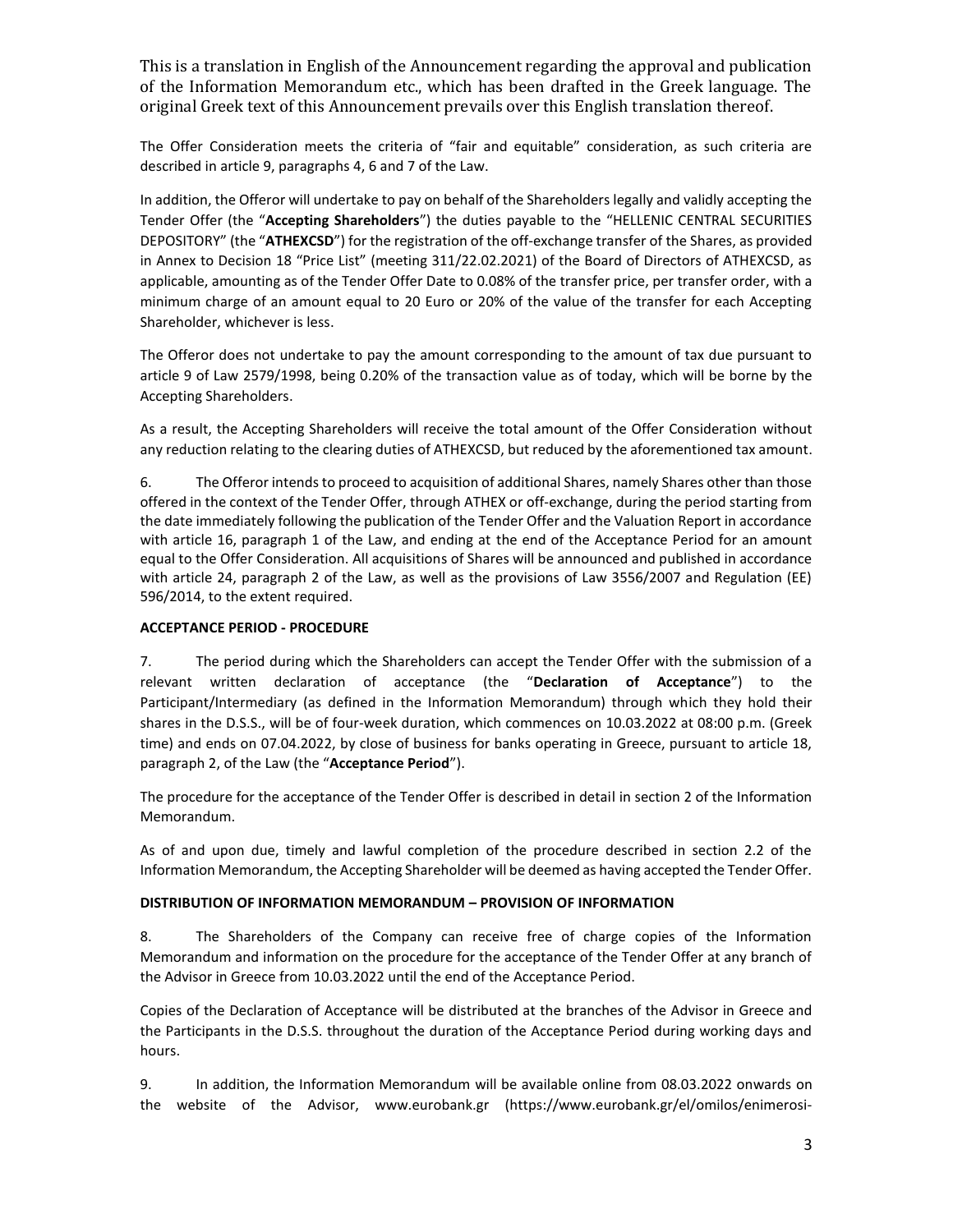[ependuton/enimerotika-deltia/enimerotika-deltia-sumboulos-anadoxos-trapeza-eurobank-ergasias-ae\)](https://www.eurobank.gr/el/omilos/enimerosi-ependuton/enimerotika-deltia/enimerotika-deltia-sumboulos-anadoxos-trapeza-eurobank-ergasias-ae), the HCMC, [www.hcmc.gr](http://www.hcmc.gr/) [\(http://www.hcmc.gr/el\\_GR/web/portal/publicproposals\)](http://www.hcmc.gr/el_GR/web/portal/publicproposals) and the HELEX, [www.helex.gr](http://www.helex.gr/) [\(http://www.helex.gr/el/web/guest/companies-information](http://www.helex.gr/el/web/guest/companies-information-memorandum-informative-material)[memorandum-informative-material\)](http://www.helex.gr/el/web/guest/companies-information-memorandum-informative-material).

It is noted that the Offeror does not have a website.

## **COMPLETION OF THE TENDER OFFER – PAYMENT OF THE OFFER CONSIDERATION**

10. The results of the Tender Offer will be announced in accordance with article 16, paragraph 1 of the Law by the Offeror within two (2) business days following the expiry of the Acceptance Period, *i.e.* up until 11.04.2022, on the website and the Daily Statistical Bulletin of ATHEX, and will be notified to the employee representatives, or in the absence of such representatives, directly to the employees, in accordance with article 23 of Law.

The transfer of the Shares that have been lawfully and validly offered by the Accepting Shareholders will be made in accordance with the procedure described in detail in section 2.6 of the Information Memorandum.

## **SQUEEZE-OUT RIGHT - SELL-OUT RIGHT - DELISTING FROM ATHEX**

11. By taking into account that the Offeror and the Persons Acting in Concert with the Offeror already hold, directly or indirectly, in total Shares representing at least 90% of the total voting rights of the Company, the Offeror:

(a) will exercise the squeeze-out right in accordance with article 27 of the Law, and will request the transfer to it of all remaining Shares of the Shareholders at a price per Share equal to the Offer Consideration (the "**Squeeze-out Right**"), within the prescribed three (3)-month period immediately following the expiry of the Acceptance Period, and

(b) is obliged to acquire on-exchange through ATHEX all Shares offered to it by Shareholders who did not accept the Tender Offer within the three (3) month period immediately following the publication of the Tender Offer results at a price per Share equal to the Offer Consideration, in accordance with article 28 of the Law (the "**Sell-out Right**"). The Offeror will announce the Sell-out Right of the Shareholders in parallel with the publication of the Tender Offer results.

12. Finally, following the completion of the exercise of the Squeeze-out Right and/or the Sell-out Right, the Offeror and the Persons Acting in Concert will convene a General Meeting of the Shareholders of the Company in order to make a decision on the delisting of the Shares of the Company from ATHEX, in accordance with article 17, paragraph 5, of Law 3371/2005, in which the Offeror and the Persons Acting in Concert will vote in favour of the delisting. Following such resolution by the General Meeting of the Shareholders of the Company, the Company will submit to HCMC a request for the delisting of its Shares from ATHEX.

#### **IMPORTANT NOTES**

1. The Tender Offer is addressed to shareholders of the Company and exclusively to persons to which the Tender Offer may be lawfully addressed. The submission of the Tender Offer to specific persons residing in, having the nationality or citizenship of, any jurisdiction other than the Hellenic Republic or to the representative, custodian or trustee of such persons (the "**Foreign Shareholders**") can be made in accordance with the laws of the relevant jurisdiction, other than in jurisdictions in which, in accordance